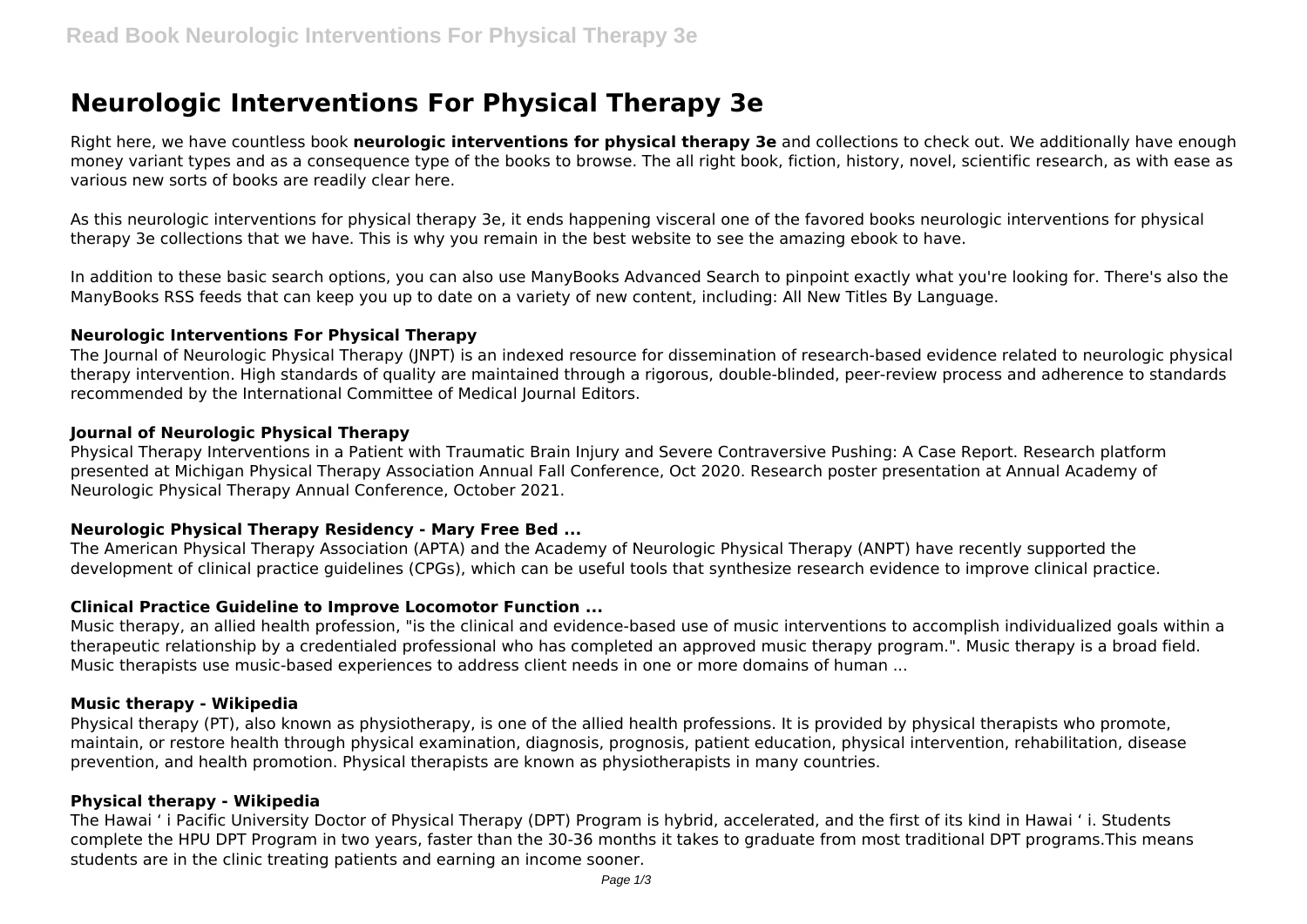#### **Doctor of Physical Therapy - Hawaii Pacific University**

She is a board-certified neurologic physical therapy specialist and has over 25 years of clinical experience, including working as a consultant physical therapist in the Amyotrophic Lateral Sclerosis (ALS) Clinic at the Cleveland Clinic Foundation and at the Ohio State University Movement Disorders Clinic.

## **Neurologic Certification (NCS) Prep - MedBridge**

The physical therapy program at CUW is accredited by the Commission on Accreditation in Physical Therapy Education (CAPTE). Graduation from a CAPTE-accredited program is required for eligibility to sit for the licensing exam, for which Concordia graduates have an overall first time three year pass rate is 100%.

## **Doctor in Physical Therapy and PTA to PT Bridge program**

Physical therapy and exercise help in treating and preventing sciatica by strengthening and mobilizing tissues in the lower back, pelvis, abdomen, buttocks, and thighs. Through these methods, nerve root compression is relieved in the lower back.

## **Physical Therapy and Exercise for Sciatica - Spine-health**

The Physical Therapy Program supports the La Crosse Institute of Movement Science (LIMS) and the Exercise Program for Adults with Neurologic Disorders (EXPAND). In addition, The UWL Physical Therapy program is affiliated with the Gundersen Health System Sports Medicine Residency Program.

#### **Welcome - Physical Therapy | UW-La Crosse**

The Vestibular Rehabilitation Special Interest Group (VR SIG) is a component of the Academy of Neurologic Physical Therapy (ANPT). Its membership focus is centered on supporting the practice of physical therapists and physical therapist assistants who treat patients with vestibular related disorders.

#### **Vestibular Rehabilitation - neuropt.org**

The Physical Therapy Program is a post-baccalaureate, graduate program leading to a Doctor of Physical Therapy (DPT) degree. Entry into the program requires completion of a bachelor's degree and program-specific prerequisites. Program Length. The DPT program is a full-time day program of 108-credits and takes 33 months to complete.

# **Doctor of Physical Therapy (DPT) - The College of St ...**

The new episode, titled Professional Roles of Oncologic Specialist Physical Therapists in the United States, featuring author, Nicole Stout, is now available to stream via Spotify and directly through the Rehab Onc website.. To be alerted when new podcasts are made available, visit the Spotify page and click "FOLLOW"! All our podcasts are also available to stream via Apple and via the ...

# **Academy of Oncologic Physical Therapy | American Physical ...**

Doctor of Physical Therapy Program Mission Statement. A.T. Still University's Doctor of Physical Therapy Program is committed to educating highly competent and professional entry level physical therapists who are dedicated to clinical excellence, whole person healthcare, cultural competence, critical inquiry, and lifelong learning.